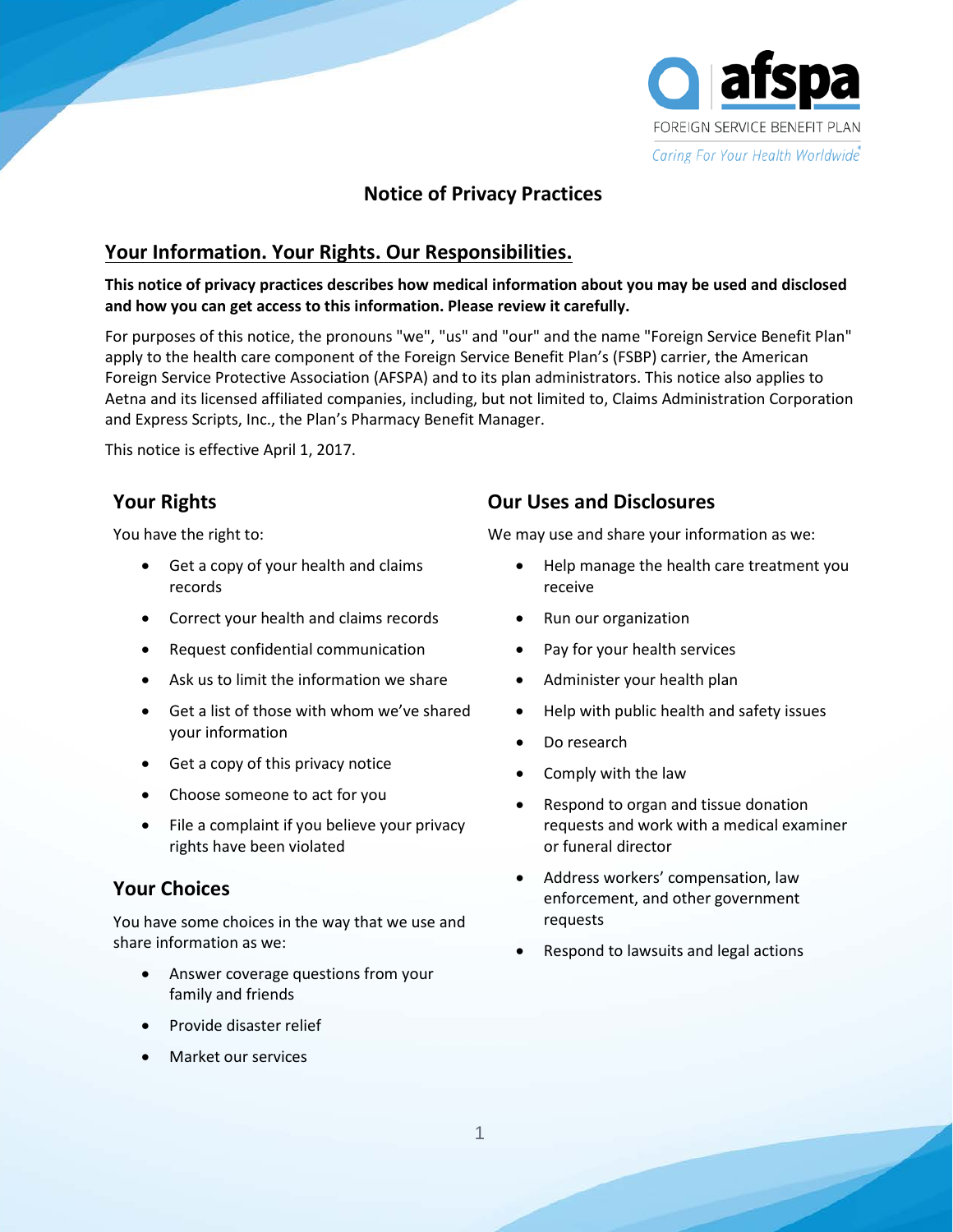# **Your Rights**

**When it comes to your health information, you have certain rights.** This section explains your rights and some of our responsibilities to help you.

### **Get a copy of health and claims records**

- You can ask to see or get a copy of your health and claims records and other health information we have about you. Ask us how to do this.
- We will provide a copy or a summary of your health and claims records, usually within 30 days of your request. We may charge a reasonable, cost-based fee. We will notify you of any costs pertaining to these requests, and you may withdraw your request before you incur any costs. You may also request your health information electronically and it will be provided to you in a secure format.
- We may deny your request to inspect or copy in some situations. In some cases denials allow for a review of our decision.

### **Ask us to correct health and claims records**

- You can ask us to correct your health and claims records if you think they are incorrect or incomplete. Ask us how to do this.
- We may say "no" to your request, but we'll tell you why in writing within 60 days. In that case, you may send a statement of disagreement.

### **Request confidential communications**

- You can ask us to contact you in a specific way (for example, home or office phone) or to send mail to a different address.
- We will consider all reasonable requests, and must say "yes" if you tell us you would be in danger if we do not.

### **Ask us to limit what we use or share**

- You can ask us not to use or share certain health information for treatment, payment, or our operations.
- We are not required to agree to your request, and we may say "no" if it would affect your care.

### **Get a list of those with whom we've shared information**

- You can ask for a list (accounting) of the times we've shared your health information for six years prior to the date you ask, who we shared it with, and why.
- We will include all the disclosures except for those about treatment, payment, and health care operations, and certain other disclosures (such as any you asked us to make).
- We'll provide one accounting a year for free but will charge a reasonable, cost-based fee if you ask for another one within 12 months. In that event, we will notify you of any costs pertaining to the additional request, and you may withdraw your request before you incur any costs.

### **Get a copy of this privacy notice**

You can ask for a paper copy of this notice at any time, even if you have agreed to receive the notice electronically. We will provide you with a paper copy promptly.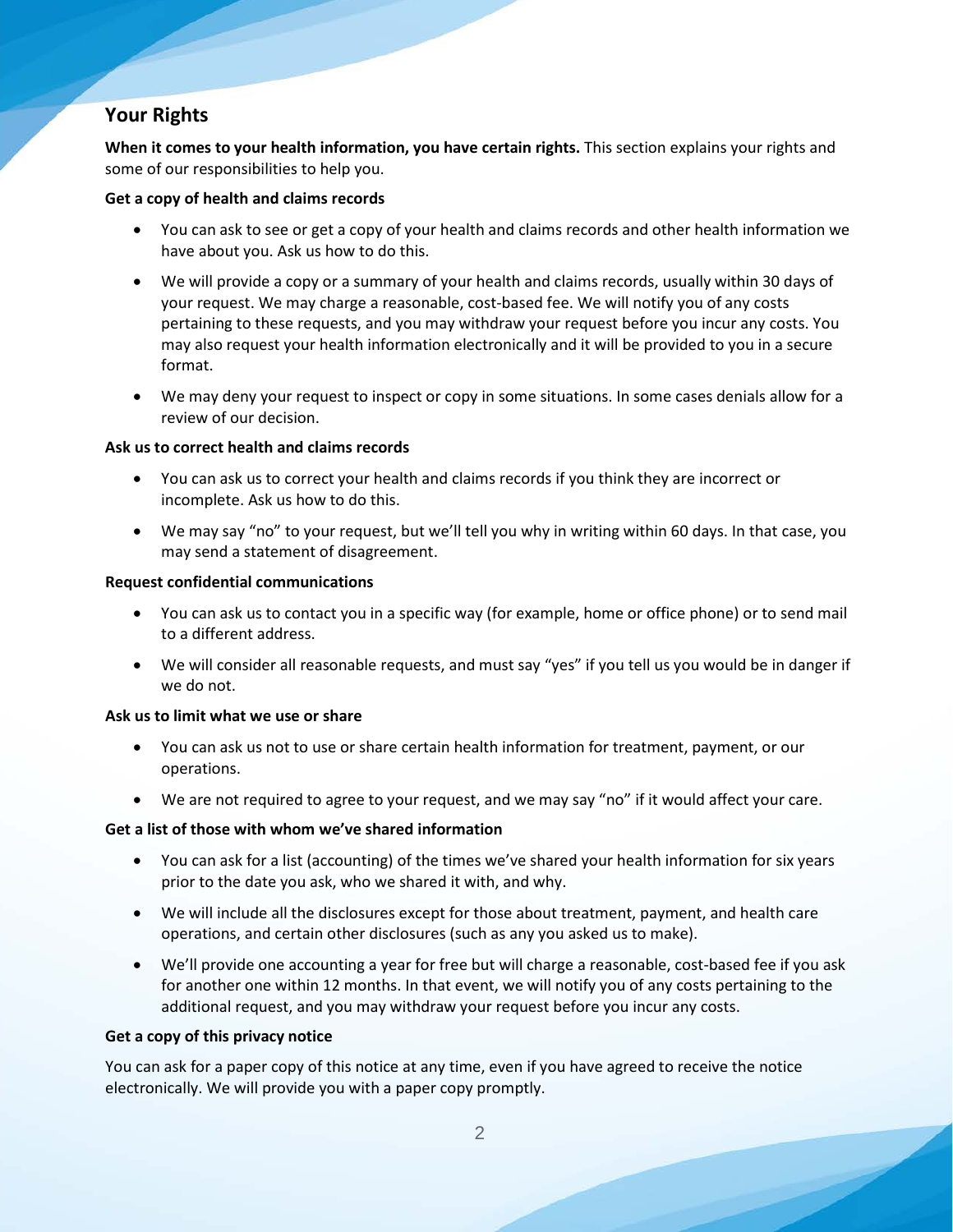#### **Choose someone to act for you**

- If you have given someone medical power of attorney or if someone is your legal guardian, that person can exercise your rights and make choices about your health information.
- We will make sure the person has this authority and can act for you before we take any action.

#### **File a complaint if you feel your rights are violated**

- You can complain if you feel we have violated your rights by contacting us at the address or phone number given on the last page.
- You can file a complaint with the U.S. Department of Health and Human Services Office for Civil Rights by sending a letter to 200 Independence Avenue, S.W., Washington, D.C. 20201, calling 1-877-696-6775, or visiting [www.hhs.gov/ocr/privacy/hipaa/complaints/.](http://www.hhs.gov/ocr/privacy/hipaa/complaints/)
- We will not retaliate against you for filing a complaint.

### **Your Choices**

**For certain health information, you can tell us your choices about what we share.** If you have a clear preference for how we share your information in the situations described below, talk to us. Tell us what you want us to do, and we will follow your instructions.

In these cases, you have both the right and choice to tell us to:

- Share information with your family, close friends, or others involved in payment for your care
- Share information in a disaster relief situation

*If you are not able to tell us your preference, for example if you are unconscious, we may go ahead and share your information if we believe it is in your best interest. We also may share your information when needed to lessen a serious and imminent threat to health or safety.*

In these cases, we *never* share your information unless you give us written permission:

- Marketing purposes
- Sale of your information (but in any event we would never sell your information).

### **Our Uses and Disclosures**

### **How do we typically use or share your health information?**

We typically use or share your health information in the following ways.

#### **Help manage the health care treatment you receive**

We can use your health information and share it with professionals who are treating you.

*Example: A doctor sends us information about your diagnosis and treatment plan so we can coordinate and/or authorize treatment.*

#### **Run our organization**

- We can use and disclose your information to run our organization and contact you when necessary.
- We can use and disclose information to companies providing services to us, such as pharmacy benefit managers, as long as they assure us in writing that they will protect that information.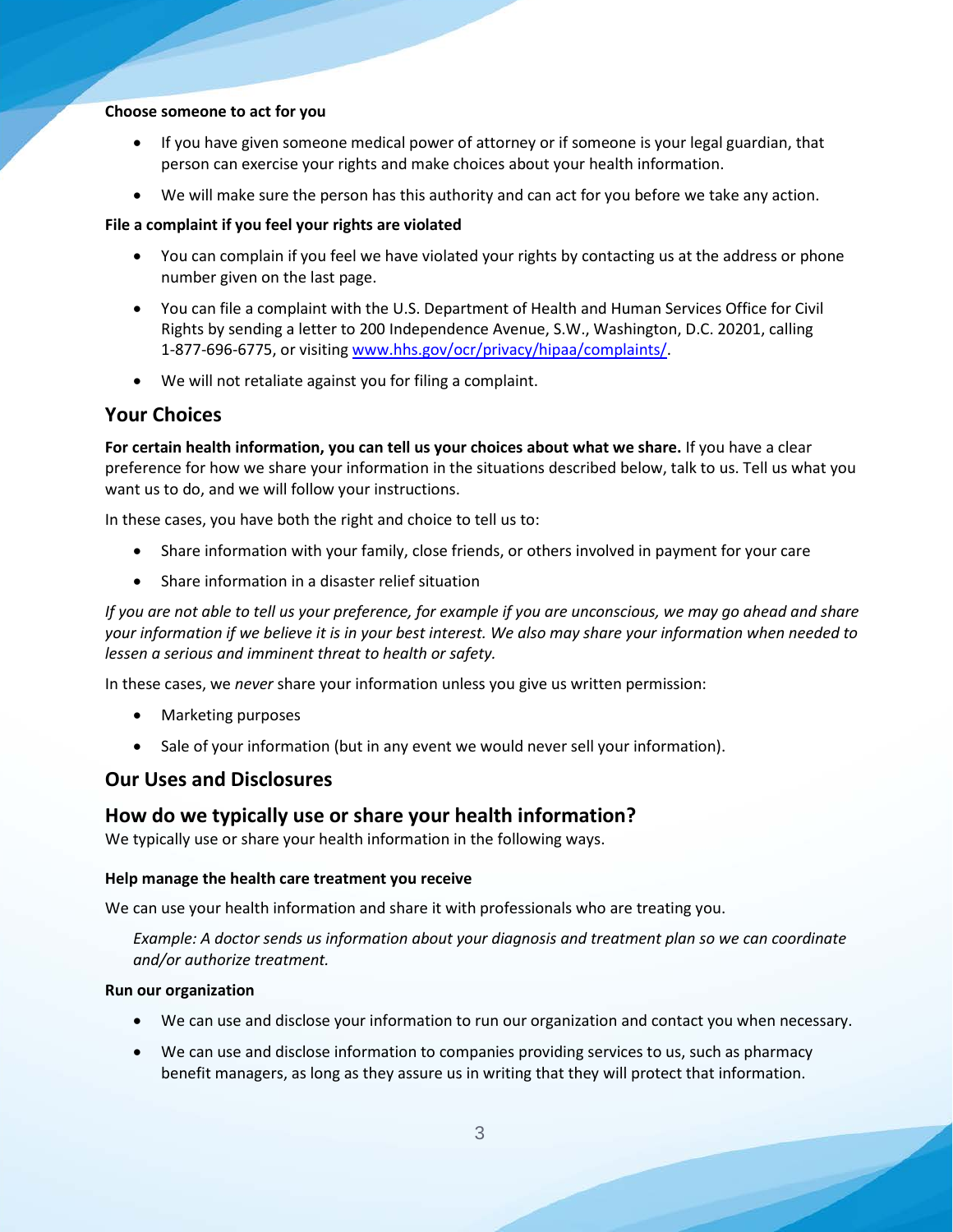#### **Pay for your health services**

We can use and disclose your health information as we pay for your health services.

*Example: We share information about you with other plans that cover you to coordinate payment for your health care.*

#### **Administer your plan**

We may disclose your information to the membership benefits component of the American Foreign Service Protective Association to help keep accurate membership records and to the U.S. Office of Personnel Management to resolve benefit disputes.

# **How else can we use or share your health information?**

We are allowed or required to share your information in other ways – usually in ways that contribute to the public good, such as public health and research. We have to meet many conditions in the law before we can share your information for these purposes.

For more information see: [www.hhs.gov/ocr/privacy/hipaa/understanding/consumers/index.html.](http://www.hhs.gov/ocr/privacy/hipaa/understanding/consumers/index.html)

### **Help with public health and safety issues**

We can share health information about you for certain situations such as:

- Preventing disease
- Helping with product recalls
- Reporting adverse reactions to medications
- Reporting suspected abuse, neglect, or domestic violence
- Preventing or reducing a serious threat to anyone's health or safety

### **Do research**

We can use or share your information for health research.

#### **Comply with the law**

We will share information about you if state or federal laws require it, including with the Department of Health and Human Services or the U.S. Office of Personnel Management if it wants to see that we're complying with federal privacy law.

#### **Respond to organ and tissue donation requests and work with a medical examiner or funeral director**

- We can share health information about you with organ procurement organizations.
- We can share health information with a coroner, medical examiner, or funeral director when an individual die.

#### **Address workers' compensation, law enforcement, and other government requests**

We can use or share health information about you:

- For workers' compensation claims
- For law enforcement purposes or with a law enforcement official
- With health oversight agencies for activities authorized by law
- For special government functions such as military, national security, and presidential protective services